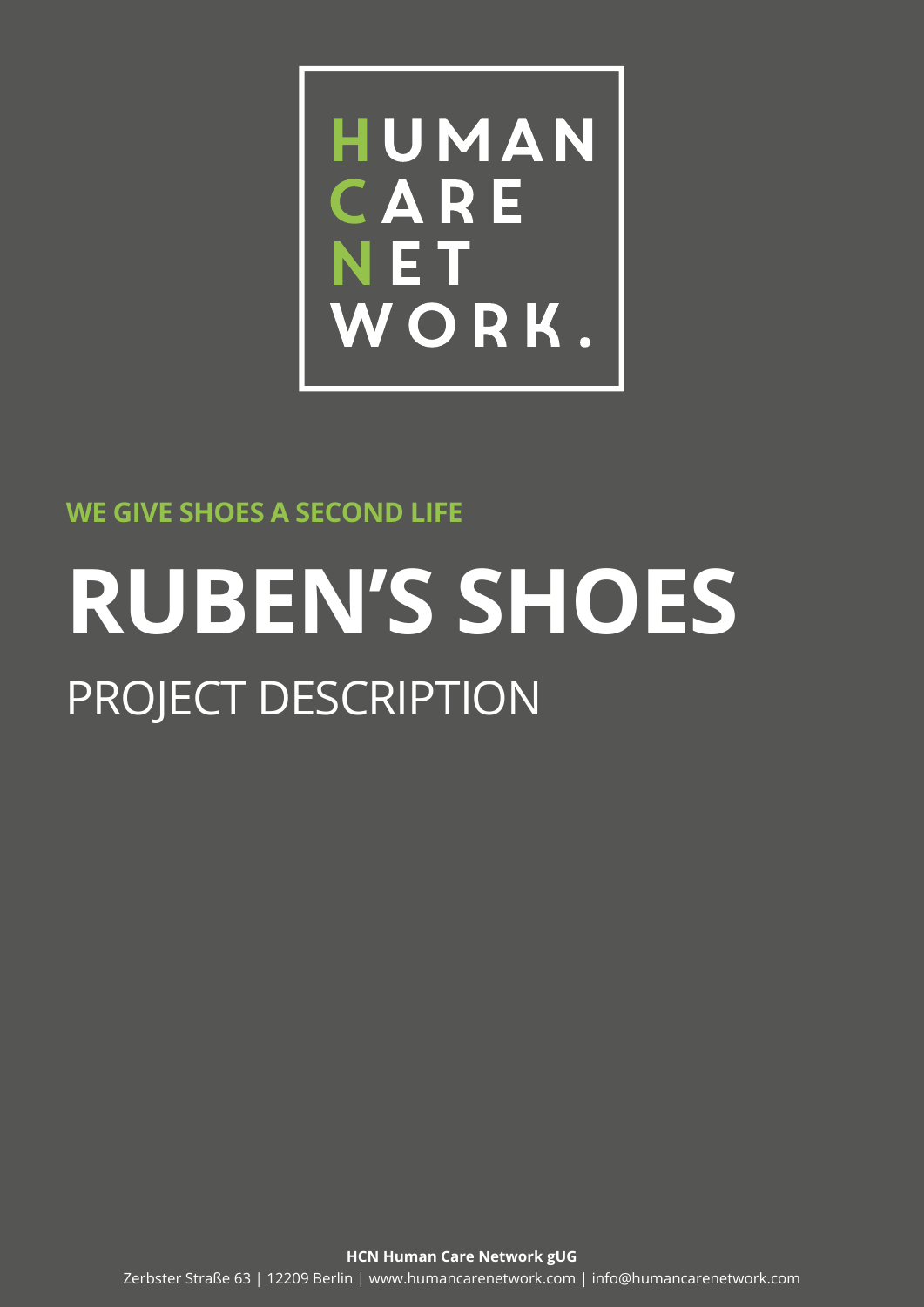

n 2012, Kelly Strongitharm from Vancouver decided to take a trip to the Dominican Republican. Kelly had been financially sponsoring a boy named Ruben there for a number of years. **I**

Kelly decided that is was time for her to visit Ruben in person and see the circumstances in which he lived first-hand. On her visit, Kelly was deeply moved by the warmth and openness of Ruben and his family. At the same time, she was also shaken by the stark poverty of the population in the Dominican Republic. After speaking with people there, it became apparent to Kelly that the vast majority were so poor that they couldn't even afford to buy a pair of shoes for their children to walk to school. This despite the fact that children without shoes were not allowed to attend school. Kelly was shocked: no shoes means to school, which means no education. A vicious circle. Kelly decided to do something about it.

#### **The Idea:**

#### **Collect shoes for educating children**

Kelly decided to help and founded "ruben's

shoes" with friends back in Vancouver.

Kelly and her friends set up collection points for used children's shoes at 20 locations in and around Vancouver. They placed boxes in schools, in shops and at filling stations. Six months later, Kelly and her team sent a giant container with nearly 12,000 pairs of good-condition used children's shoes to the Dominican Republican. Kelly personally made sure that the shoes made it into the right hands — and

# We give shoes a second life!

Kelly Strongitharm, Foundress

onto the right feet. The first shipment has been followed every year since with a fully-packed container with good-quality used children shoes from Canada to areas of the world where they are urgently needed. These destinations have included Sierra Leone, Guinea and Zimbabwe.



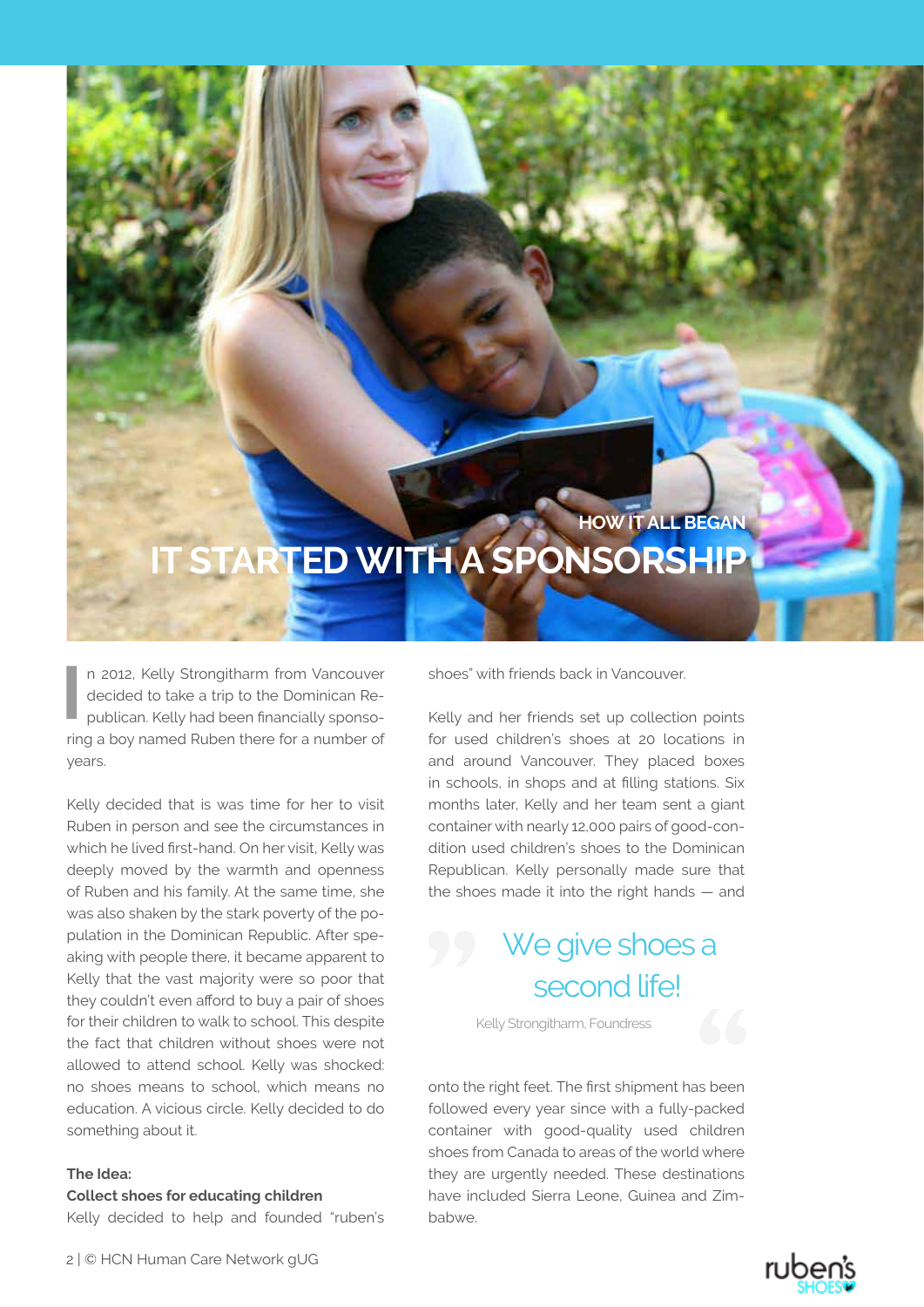## **The Next Step:**

#### **Kids should be happy to go to school**

ruben's shoes firmly believes that education breaks the cycle of poverty. We have resolved



| YEAR | <b>DESTINATION</b> |
|------|--------------------|
| 2013 | Dominican Republic |
| 2014 | Dominican Republic |
| 2015 | Sierra Leone       |
| 2016 | Guinea             |
| 2017 | <b>Zimbabwe</b>    |
|      |                    |

not only to make material donations of shoes, but also to motivate our supporters to make financial donations to support specific education projects. We decided not only to help children

in poverty-stricken areas get to school, but also to find a way to offer them a better education. To that end, in 2014 ruben's shoes took the next step, supporting its first school in the Dominican Republic, the private primary school "Centro Educative Toribo" in Puerta Plata.

Our donations not only provide financial scholarships for individual students, but also support the entire school operations, including the teachers.

Since 2017, we have provided all students and teachers with warm meals prepared daily at the school in its own kitchen, called Noni's Kitchen. Noni's Kitchen is named after the grandmother of our prominent donor, Michael Buble. With these meals, there is an additional reasons for pupils to go to school every day.

In the meantime, we have also purchased land to expand the school property, so that we could meet our goal of both renovating the school building and expanding its size. Currently, over 200 students attend the school. We are planning to add a third storey to the school building. In 2018, we have a lot more planned: we have purchased another parcel of land and plan to add a secondary school to the existing primary school, which we will build and operate ourselves.



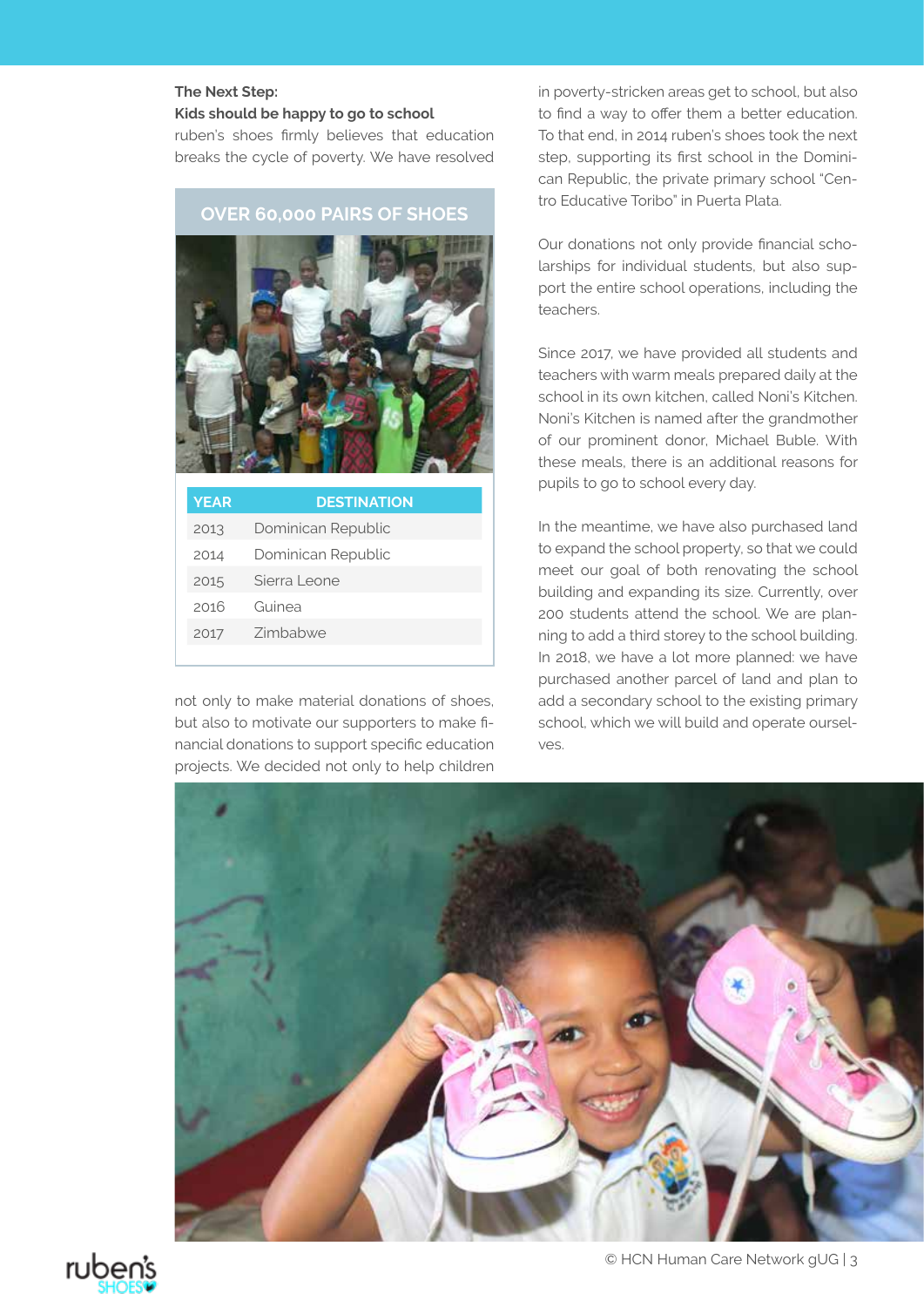# **RUBEN'S SHOES IN GERMANY**

We have operating successfully in Germany since 2015. We collect good-condition used children's shoes here as well and in Fall/Winter 2018 will be sending the first container with about 12,000 pairs of shoes from Germany to Mauritania. Together with our sponsors and partners, we are developing new, innovative methods for shoe collection. Our goal is for our donors to be able to send used shoes as a package free of cost to our collection depot in Germany from Winter 2018/2019.

# **COLLECTION GOALS**

| <b>YEAR</b> | <b>PAIR OF SHOES</b> |
|-------------|----------------------|
| 2018        | 25.000               |
| 2019        | 50.000               |
| 2020        | 75.000               |

# **OUR PROMISE: 100% OF DONATIONS REACH THEIR DESTINATION**

On our homepage, we offer the possibility to support our specific projects in the Dominican Republic with financial donations. Donors have the option to sponsor individual students at our school, for example, or to support the entire school operations and the school kitchen in general. It's also possible for donations to be earmarked for the construction of the third storey of the primary school. ruben's shoes Germany guarantees that 100% of each donation will be used for its intended purpose. This distinguishes us from many other charities, where a certain percentage of donations ends up paying for administrative costs. ruben's shoes Germany finances itself and its communications and logistical tasks entirely from corporate sponsors, not from donations.

# **SPONSORS FINANCE THE ORGANISATION**

The idea behind ruben's shoes is surprisingly simple. Through an intelligent and modern communications strategy, ruben's shoes has established a visible presence in Germany and thereby offers a very interesting marketing, sales and PR platform to businesses. Selected partners support ruben's shoes Germany financially and by offering services that enable the implementation of our goals. In return, common strategies and measures have been developed to raise awareness of the strong partnership of ruben's shoes and its sponsors.

### **COMMUNICATION**

Social media is a main focus of ruben's shoes Germany's communication strategy. Through the regular use of Facebook, Twitter and You-Tube, we are able to use an up-to-date, accurate targeted approach to reach a large number of people who are interested in our specific projects. In addition, we also use traditional communication and PR methods to reach out



4 | © HCN Human Care Network gUG

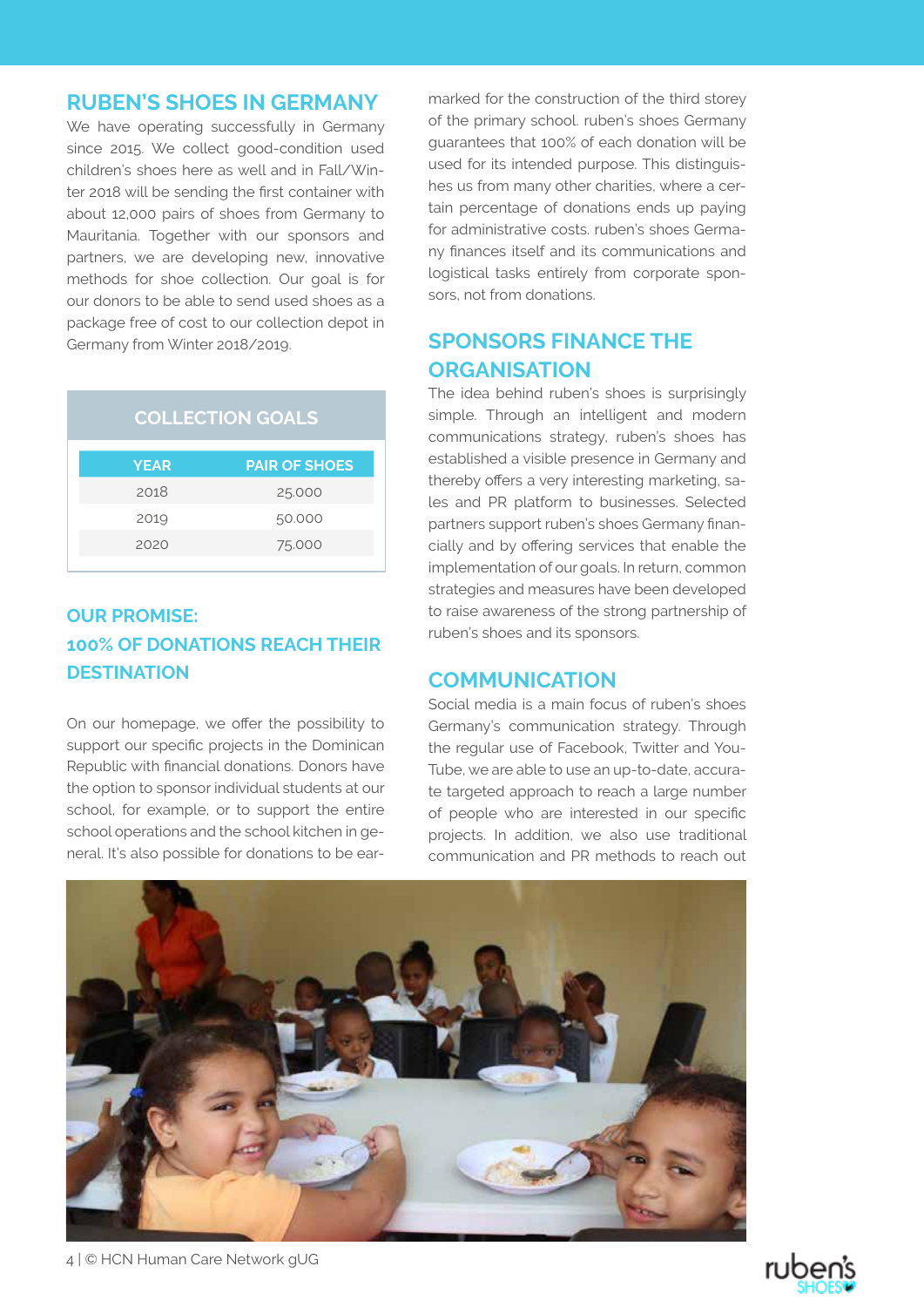to those people who may not be comfortable using newer forms of media.

Another important step in getting ruben's shoes publicity in Germany is the planned cooperation with 4th, 5th and 6th grade classes in schools nationwide, as well as various marketing measures in cooperation with our partners and sponsors.



### **COMMUNICATIONS CONCEPT**

- Focus on a strategic mix of individual journalist contacts and interviews with media influencers and use of other widely diversified dissemination methods
- Integration of celebrity ambassadors for a high profile and strongly relevant media

presence

- Realisation of specific activities with our partners
- **Continuous social media presence**

# **"HELLO RUBEN" TESTIMONIAL CAMPAIGN**

We will introduce the "hello ruben" campaign as a viral communications tool. National and international celebrities will support us with short selfie video clips that



will then be posted on social media under the title and logo "hello ruben", enabling us to access a wide range of interested users.





© HCN Human Care Network gUG | 5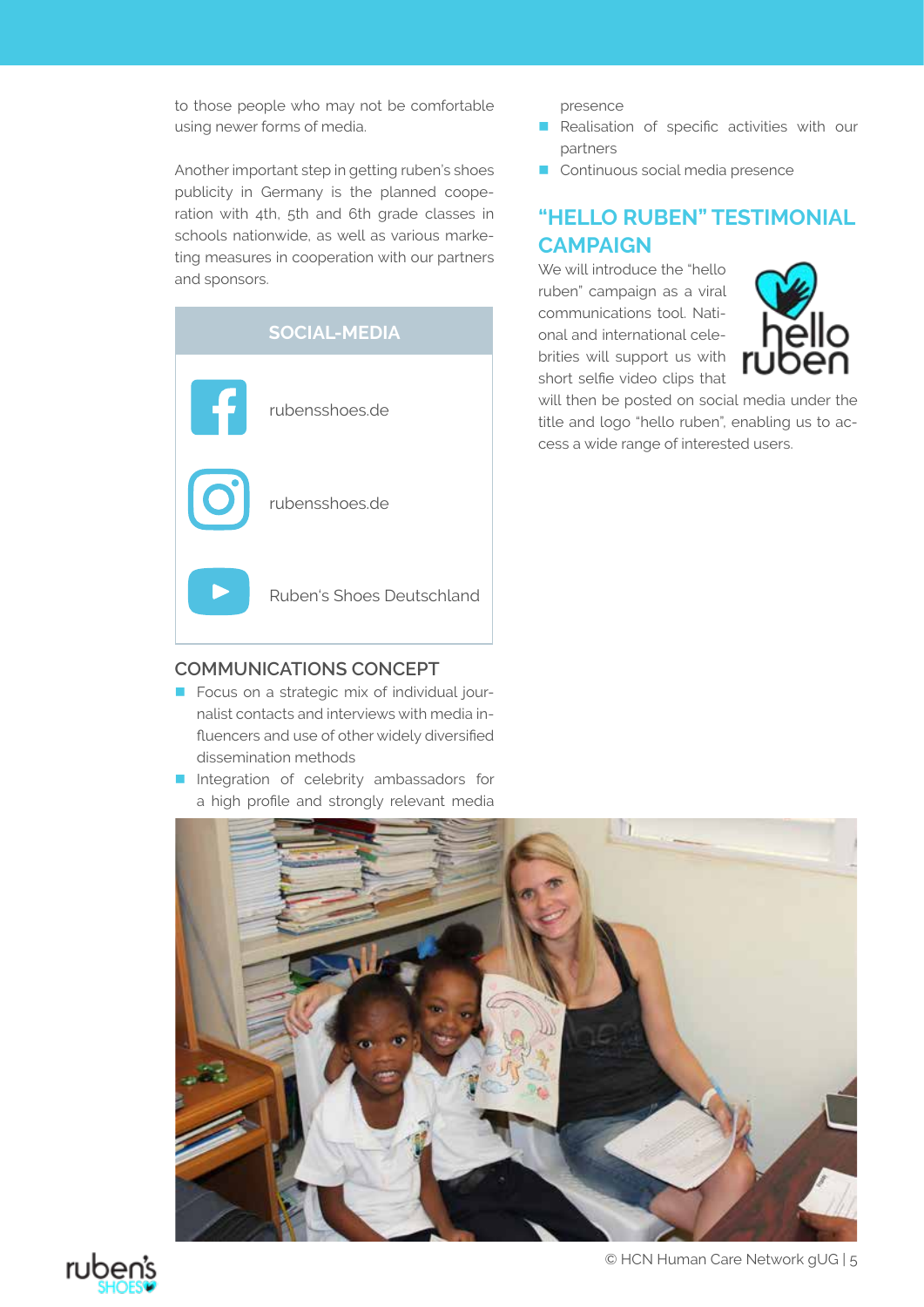

# **IDEAS**

- Distribution of press releases on kick-offs, action days, projects, success stories, celebrity supporters, child profiles, etc.
- Key facts (Did you know?)
- Interviews with founders, celebrity donors, teachers and students on location
- Interviews with journalists
- $\blacksquare$  Project trips with journalists
- **Nallaced Trame** Auction: celebrity footprints under the hammer
- Radio content
- **Sweepstakes "Meet** and greet" with cele-

 $\blacksquare$  Press kick-offs with celebrity donors and

Sponsored charity run

sponsors

port

- **Facebook account with editorial content,** ad campaigns, videos and image advertisements
- Facebook Live streaming of events, celebrity visits
- $\blacksquare$  Instagram account with editorial content, ad campaigns, Instagram Stories
- **NouTube Channel**
- Cooperation with bloggers
- **Take Over: Celebrities take over our SoMe** channel





- **Citylights**
- Flyers for schools

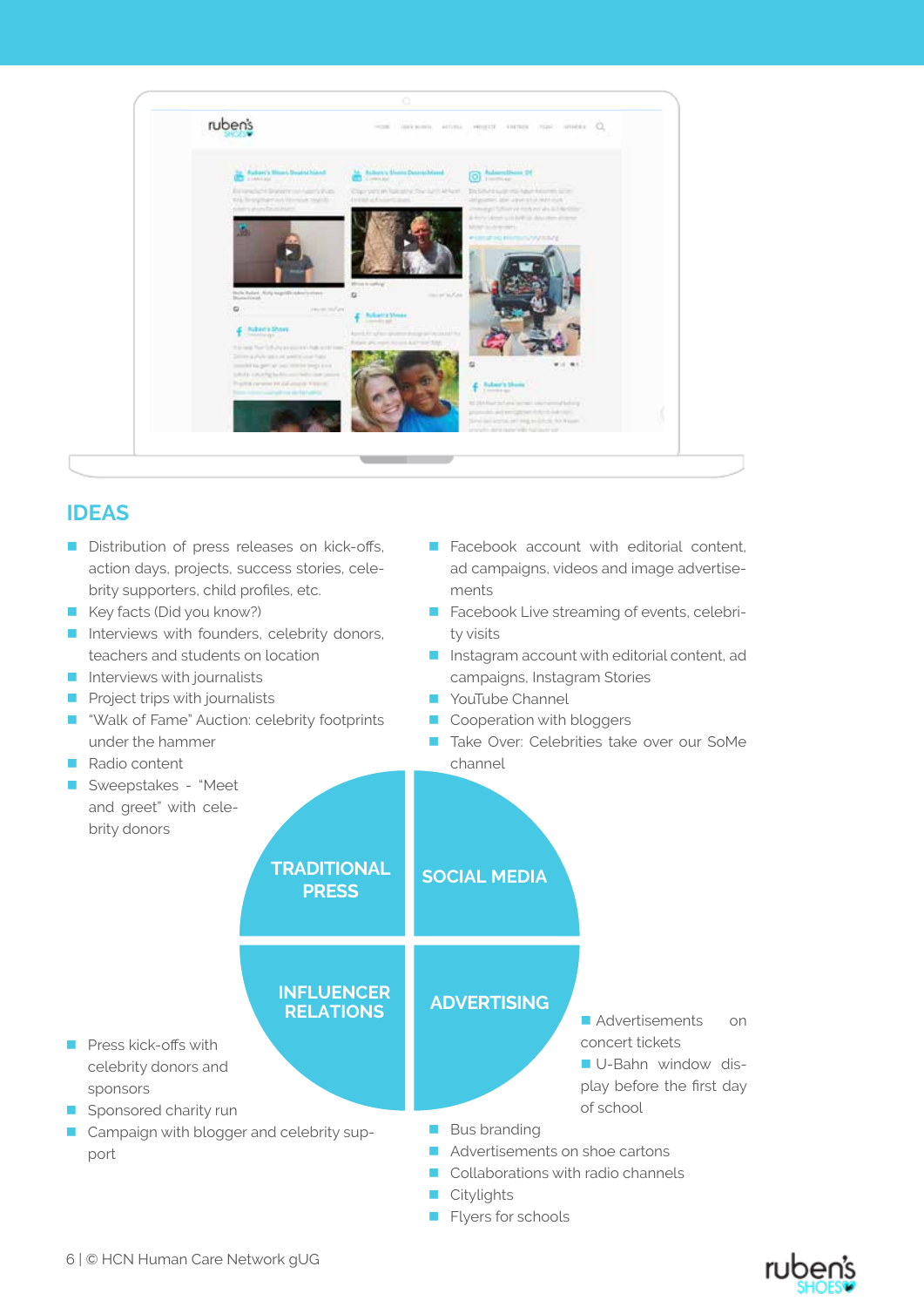

# **LOOKING FOR SUPPORT**

ruben's shoes is grateful for support in any form. We need volunteers to help build and establish our organisational structure. We need helpers to sift through and sort shoe donations. We need people to support us by sharing their business and media contacts.

# **CONTACTS**

- to develop shoe donation collection logistics
- $\blacksquare$  to potential partners and sponsors
- to expand the reach of rubesnsshoes.de, our social channels and donation acquisition
- $\blacksquare$  to schools interested in our school projects (specifically 4th, 5th and 6th grade classes)

# **LOBBYING**

- **placement of our projects in relevant loca**tions
- exploring channels for support and access to the federal government, federal state governments, foundations and other organisations

# **EXAMPLES**

- **Individuals**: sharing and distribution of content using your own communication channels (social media, networking); linking to our channels and sites
- **Business professionals**: integration of "donate" buttons on your business/commercial

websites; mentions on social media channels; action days in companies; Christmas presents (donations); revenue sharing per product (including "Störer" on products); special editions

- **Artists Agencies**: persuading artists to mention ruben's shoes or even to share content, to send video, photo or handwritten greetings; activities at concerts and appearances.
- **Media providers**: editorial coverage; making advertising space available; action days in publishing companies; integration on social media channels; "donate" button on websi $t \infty$
- **Teachers**: integration through project days/ project weeks
- **Athletes**: Logo integration on clothing; shoe auctions to benefit ruben's shoes
- **Shoe manufacturers:** Exclusive production for ruben's shoes for one day; special editions with a percentage of each pair sold being donated to ruben's shoes
- **Transportation**: Ads for ruben's shoes on buses and taxis; donation option when buying tickets; info on tickets
- **my taxi und Co.:** Donation option when paying with app ("What if you had to walk?")